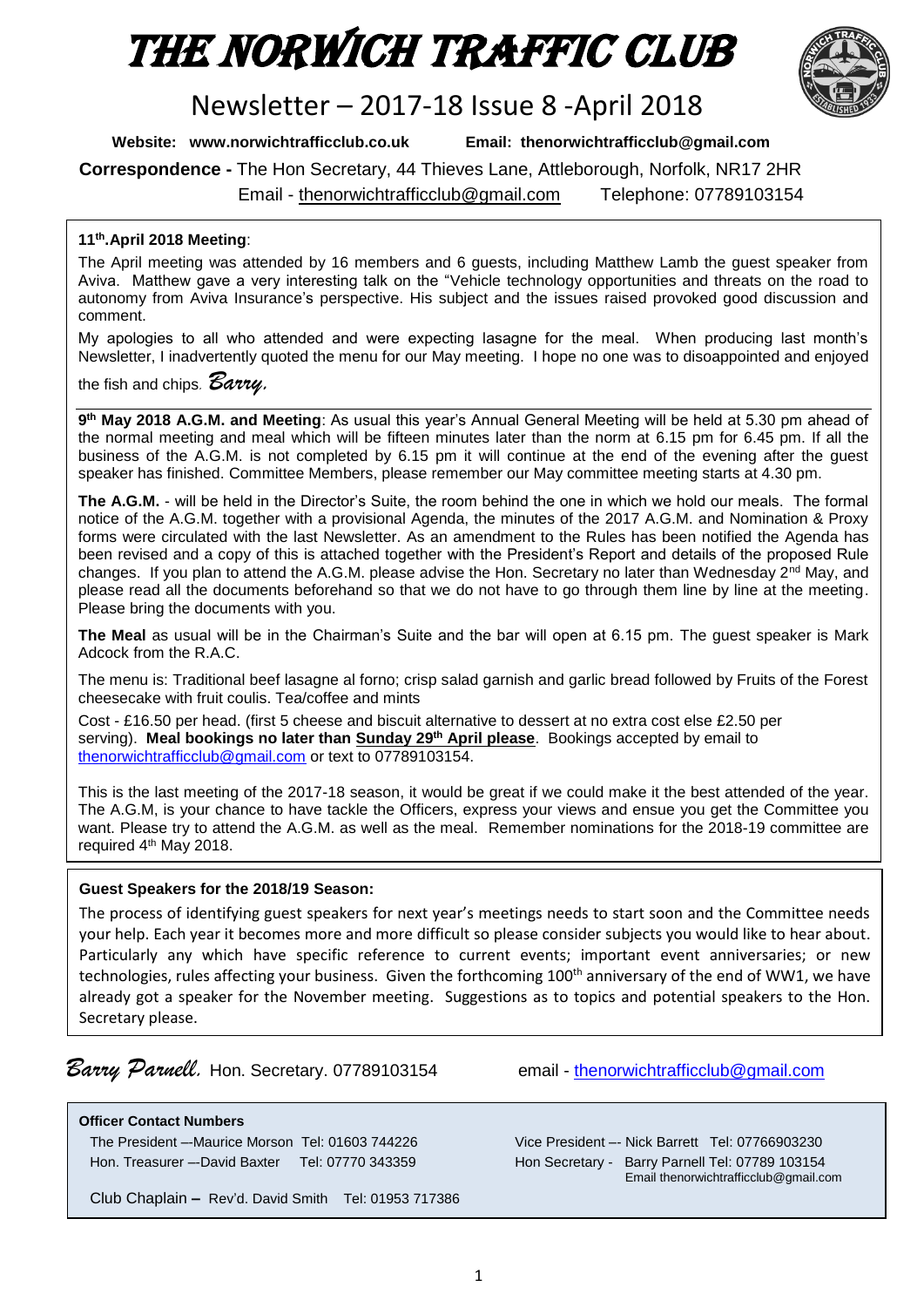## **Norwich Traffic Club Annual General Meeting Wednesday 9th May 2018 at 5.30 pm**



### **Agenda**

- 1. Apologies/Attendance. (Members to sign in on arrival please)
- 2. Minutes of the AGM- 10th May 2017 (copy attached).
- 3. Matters Arising from the Minutes of the 2017 AGM.
- 4. Presidents Report [see Note 1 below].
- 5. Hon. Treasurer's Report Audited accounts available at AGM.
- 6. Appointment/Election of committee members and Club Officers. The Nomination & Proxy Vote Forms have been circulated with the Notice of Annual General Meeting. (see note 2 below].
- 7. Amendments to Rules:
	- 7.1. Clarification of voting and electability to be a committee member rights of Corporate Membership nominated representatives
	- 7.2. Privacy and Data Protection Policy
- 8. Any Other Business:
- 9. Meeting Closure.

#### **NOTES**

**1.** The papers at Items 2, 3, and 4 will not be read out at the meeting. In order that business can be conducted within the time available, the documents are being circulated with this Notice, and will then be taken as read, **it would be appreciated, if when you attend the meeting you could bring copies with you.**

**2.** For Items 6 where rules permit, alternative nominations to the Committee's suggestions may be made at the AGM. Any Committee Member or any former Committee Member may be proposed as Vice-President. Any Member may be proposed as a Committee Member. Any Member nominated for any post must be willing to stand for appointment or election. All the existing Committee Members have advised they are standing for re-election. If re-elected the Hon. Secretary and Hon Treasurer are happy to continue in those roles unless another elected nominee is selected for the posts. The positions of Club Chaplain and Press Officer are filled by co-option by the Committee.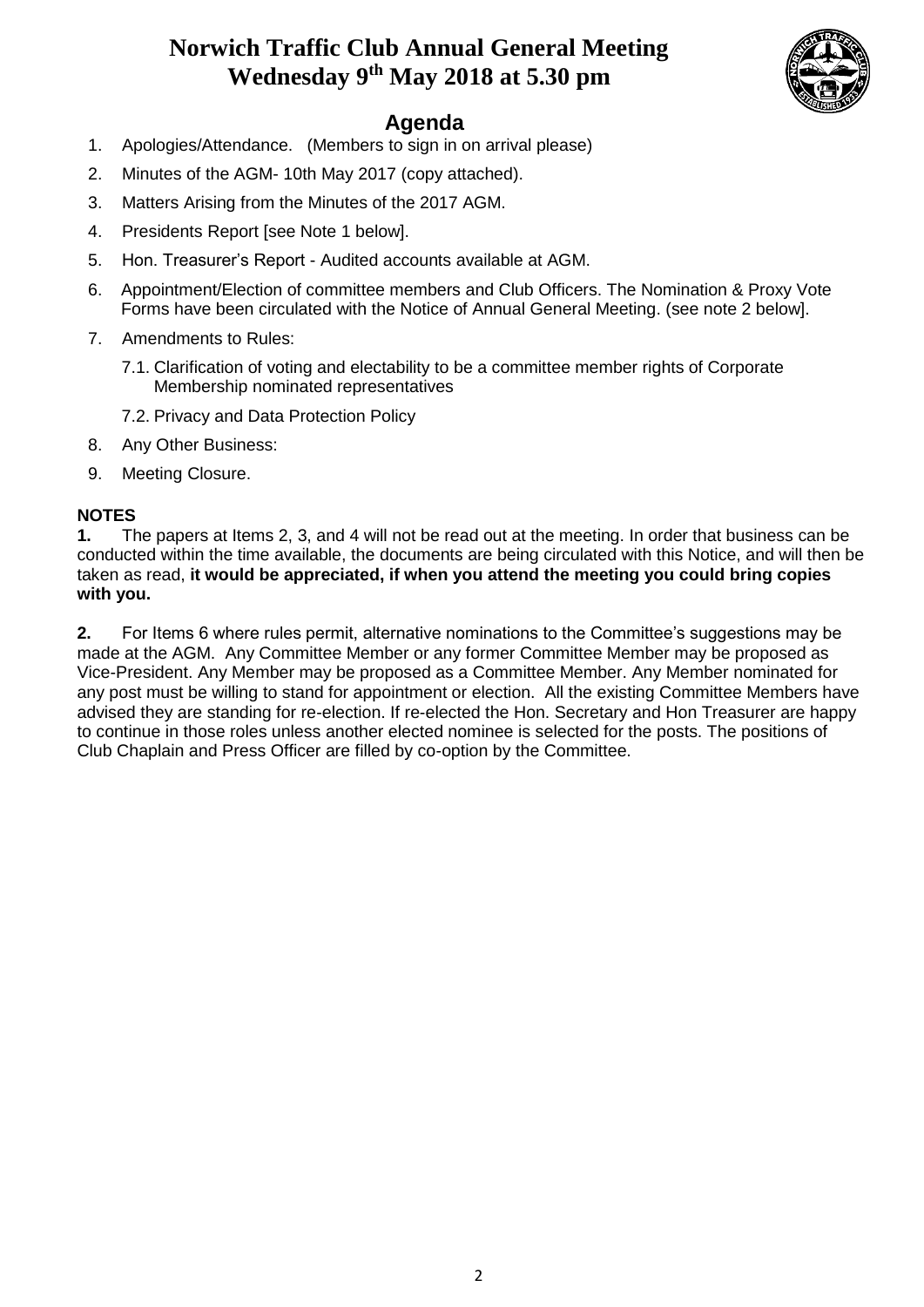#### THE PRESIDENT'S REPORT

Approaching the end of a two year term of office I hope the rule change allowing successive terms for President is seen as a step forward. In the previous five years we have had only two Presidents with Donna Howlett and myself taking two year spells. Perhaps the membership will see this as a welcome measure of stability. Sadness does, however, come to the post because we should be looking forward to Vice President Terry Long succeeding to President in May, something he was keenly anticipating. We lost Terry to an untimely death in November and such was the measure of his popularity £1000 was raised in tribute at the annual dinner, donated to the Big C charity. The annual dinner was once again voted a great success, albeit tinged by the absence of Terry Long.

The past year has seen us welcoming several new members and some originality has appeared with the introduction of corporate membership and the fund raising enterprise of 'heads and tails'. Whilst regretting the absence of the suspense allied to a raffle we have instead been able to raise funds to reward speakers with a significant contribution to a charitable cause. I am quite sure the raffle will not die but appear in suitable circumstances. Dinners have been reasonably well attended considering the pressures of weather and in several cases the demands of business and a career.

At this point I must record my thanks to the committee for their unequivocal support during my term of office and make particular mention of the untiring efforts of our Secretary, Barry Parnell, who kept everything and everybody in order. It is to be noted that after several years of successful outings, in the temporary unavailability of Barry we were unable in this last year to organise a suitable trip. We are, however, looking to the future hoping that Barry, the present incumbent in the post of Secretary, continues in post. Appointments will obviously fall into place following the AGM but it cannot be presumptuous to welcome Nick Barrett as the President designate. Nick stepped into the breach sadly created by the loss of Terry Long and in accordance with our rules should automatically move on to the presidency. I wish him all the very best in his two years of office to come.

In noting the future and reviewing the past I can see our club continuing a trail of successful business and social interaction. I congratulate and thank the membership for their unfailing support and applaud the work in setting up a practical web site, which ably demonstrates our ever continuing progress. Trawling for suitable speakers and bringing forward innovative suggestions to enhance the club are challenges that have been ably met and, I am confident the future will see more in the same vein.

My thanks and best wishes to you all in 2018/2019.

**Maurice Morson**